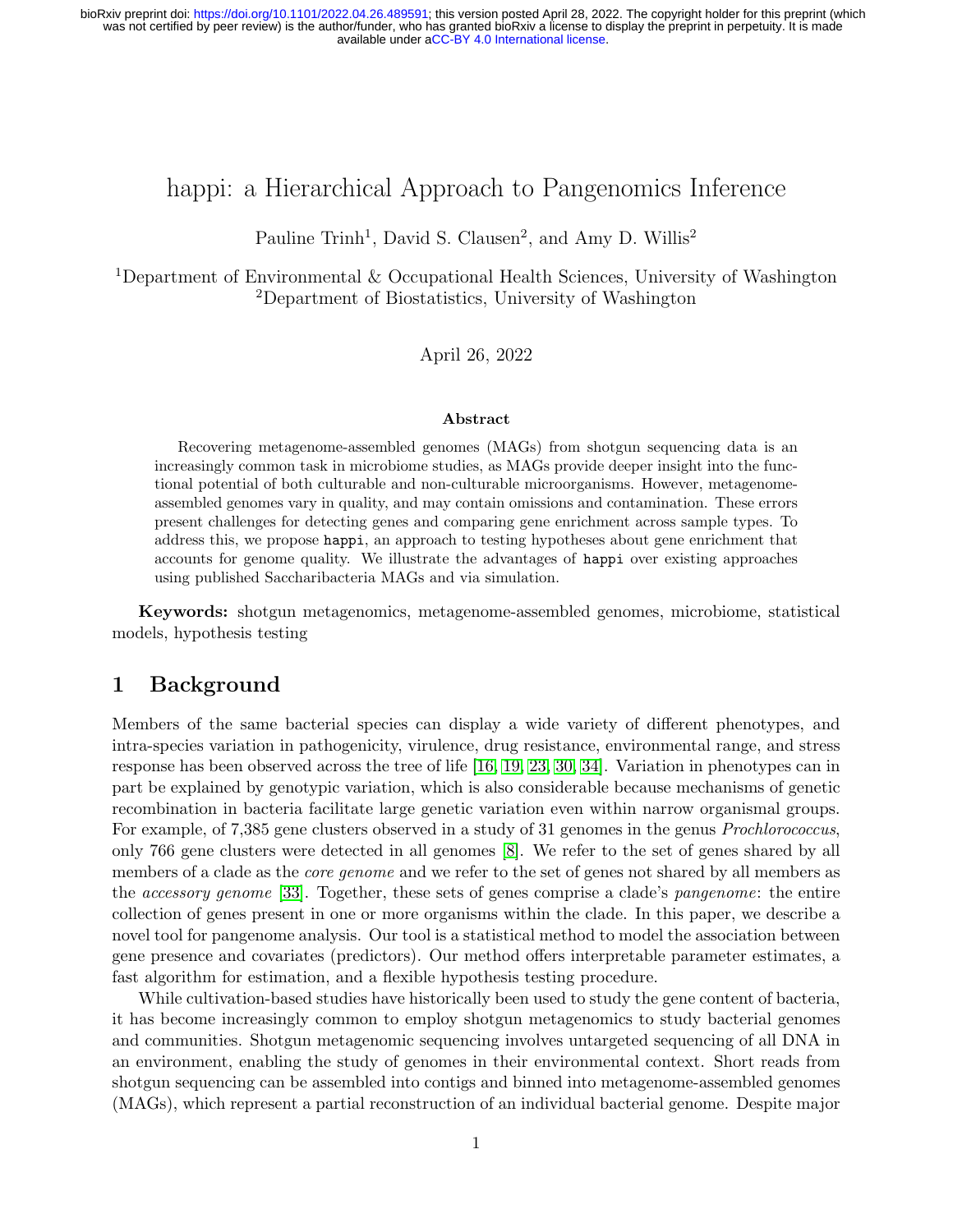advances in methods for binning MAGs, MAGs can contain two types of errors. First, there can be genes that are truly present in the genome the MAG represents, but are unobserved in a MAG. Common reasons for this error include inadequate sequencing depth, high diversity in the metagenomes under study, and the inherent limitations of short read sequencing for reconstructing repetitive regions [\[10,](#page-9-1) [22,](#page-11-2) [24,](#page-11-3) [29,](#page-11-4) [37\]](#page-12-2). A second type of error in MAGs is erroneously observed genes: genes that are included in a MAG that are not truly present in the originating genome. This phenomenon is often referred to as contamination. The use of automated binning tools in the absence of manual inspection and refinement can lead to elevated rates of contamination. For example, the identification of contaminating contigs from manual refinement of MAGs produced by a massive unsupervised genome reconstruction effort removed 30 putative functions from a single contaminated genome [\[5,](#page-9-2) [20\]](#page-10-2).

To address the challenges that contaminating and unobserved genes create for detecting enriched genes, our proposed method incorporates information about each genome's quality. Under our proposed model, a gene may be unobserved in a genome either because the gene is not present in the source genome, or because it could not be recovered from the obtained sequencing data. If, for example, the coverage of short reads across the genome was high and most of the expected core genes were observed, then the lack of detection of a given gene is more likely attributable to its true absence. The user can select which variables they believe to be the most informative for genome quality in their dataset. We develop estimators of the parameters of our model, discuss interpretation of model parameters, propose a hypothesis testing approach, and illustrate the performance of our model on shotgun sequencing and simulated data.

# 2 Results

### 2.1 A Hierarchical Model for Gene Presence

We present a hierarchical model for the association between bacterial gene presence and covariates of interest (e.g., host treatment status, environment of origin, relevant confounders, etc.). We consider observations on n genomes, which could be either metagenome-assembled genomes, isolate genomes, reference genomes, or any combination. Let  $Y_i$  be an indicator variable for the gene of interest being *observed* in genome i,  $Y_i = 1$  if the gene is observed in genome i and  $Y_i = 0$  otherwise. However, we are not interested in whether the gene is *observed* in each genome – we are interested in whether it is *present* in each genome. To this end, we define  $\lambda_i$  to be a latent (unobserved) random variable that indicates if the gene is truly present in genome i  $(\lambda_i = 1$  if present).

We propose a logistic model to connect gene presence to covariate vector  $X_i \in \mathbb{R}^p$ :

<span id="page-1-0"></span>
$$
\log\left(\frac{Pr(\lambda_i = 1 | X_i)}{Pr(\lambda_i = 0 | X_i)}\right) = X_i^T \beta,\tag{1}
$$

where the  $\lambda_i$ 's are conditionally independent given  $X_i$  and follow a Bernoulli distribution. Therefore, when comparing groups of genomes that differ by one unit in  $X_k$  but are alike with respect to  $X_{\cdot1}, X_{\cdot2}, \ldots, X_{\cdot,k-1}, X_{\cdot,k+1}, \ldots, X_{\cdot p}, \beta_k$  gives the difference in the log-odds that the gene will be present between these two groups of genomes. To connect  $\lambda_i$  to  $Y_i$  we propose the following model

<span id="page-1-1"></span>
$$
Pr(Y_i = 1 | \lambda_i = \ell, M_i) = \begin{cases} f(M_i) & \ell = 1\\ \varepsilon & \ell = 0, \end{cases}
$$
 (2)

where  $Y_i$  are conditionally independent Bernoulli distribution random variables;  $\varepsilon$  is the probability that a gene is observed in a genome in which it is absent (e.g., due to contamination or crosstalk);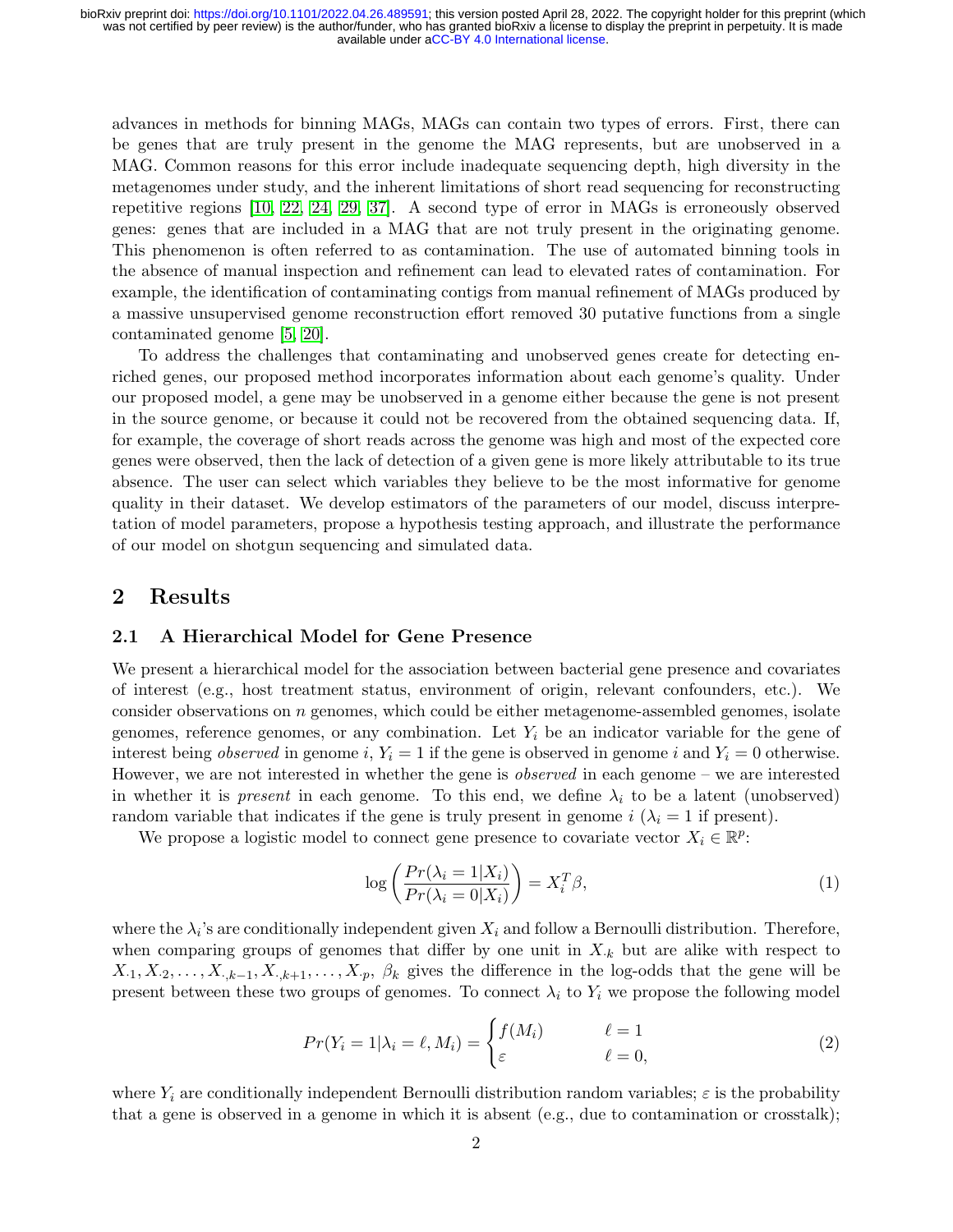$M_i \in \mathbb{R}^q$  is a vector of genome quality covariates; and  $f(\cdot): \mathbb{R}^q \to \mathbb{R}$  is a flexible function to connect quality variables to the probability of detecting a present gene. Relevant quality variables are context-dependent and could include coverage of the gene from metagenomic read recruitment, completion (percentage of single copy core genes observed in the genome), redundancy (percentage of single copy core genes observed more than once in the genome), and an indicator for the genome originating from an isolated bacterial population.

#### 2.2 Parameter Estimation

The latent variable structure of our model makes the Expectation-Maximization Algorithm [\[9\]](#page-9-3) an appealing choice for estimating unknown parameters  $\theta = (\beta, f)$ . Because we do not observe  $\{\lambda_i\}_{i=1}^n$ ,  $\varepsilon$  and f are not, in general, jointly identifiable. Therefore, we treat  $\varepsilon$  as a hyperparameter that can be fixed by the user or leveraged for sensitivity analyses. To improve stability of parameter estimates, we impose a Firth-type penalty on  $\beta$ . The complete data penalized log-likelihood is linear in  $\lambda_i$ , which allows us to simplify the expected complete data penalized log-likelihood at step t of an EM iteration as

<span id="page-2-0"></span>
$$
\mathbb{E}_{\lambda|\mathbf{Y},\theta^{(t-1)}}[l(\beta,\tilde{f},\tilde{\varepsilon}|\mathbf{Y},\lambda)] = \sum_{i=1}^{n} \left( p_i^{(t)} \left[ Y_i \tilde{f}(M_i) - \log(1 + \exp(\tilde{f}(M_i)) \right) + (1 - p_i^{(t)}) [Y_i \tilde{\varepsilon} - \log(1 + \exp(\tilde{\varepsilon}))] + \left[ p_i^{(t)} X_i^T \beta - \log(1 + \exp(X_i^T \beta)) \right] \right) + \frac{1}{2} \log \left| \sum_{i=1}^{n} X_i X_i^T \exp\left(X_i^T \beta\right) (1 - \exp\left(X_i^T \beta\right)) \right|,
$$
\n(3)

where  $\tilde{\varepsilon} = \text{logit}(\epsilon)$ ,  $\tilde{f}(x) = \text{logit}(f(x))$  for all x, and  $p_i^{(t)} = \mathbb{E}[\lambda_i | Y_i, \theta^{(t-1)}]$  can be simplified as

$$
p_i^{(t)} = \frac{Pr(Y_i | \lambda_i = 1, \theta^{(t-1)}) Pr(\lambda_i = 1 | \theta^{(t-1)})}{Pr(Y_i | \theta^{(t-1)})},
$$
\n(4)

where the terms in the numerator are given in  $(1)$  and  $(2)$ , and the denominator is given by

$$
Pr\left(Y_i|\theta^{(t-1)}\right) = Pr(Y_i|\lambda_i = 1, \theta^{(t-1)})Pr(\lambda_i = 1|\theta^{(t-1)}) + Pr(Y_i|\lambda_i = 0, \theta^{(t-1)})Pr(\lambda_i = 0|\theta^{(t-1)}).
$$
\n(5)

We maximize the expected complete data penalized log-likelihood separately for  $\beta$  and f. Owing to the form of the expected complete data penalized log-likelihood, efficient algorithms exist to perform each of these maximizations. Optimizing [\(3\)](#page-2-0) with respect to  $\beta$  is equivalent to fitting a binomial generalized linear model with logit link function for outcomes  $p_i^{(t)}$  $i^{(i)}$  via Firth-penalized maximum likelihood, and we find Newton's method to be stable and fast for this purpose.

Optimizing for  $f$  depends on the class of functions in which  $f$  falls. We investigated two flexible non-parametric options for  $f: f \in \mathcal{F}$ , where  $\mathcal F$  is the class of bounded non-decreasing functions that map from R to R, and  $f \in \mathcal{I}$  where  $\mathcal{I}$  is the class of linear combinations of k I-spline basis functions and a constant function where all basis functions have nonnegative coefficients. Both  $f \in \mathcal{F}$  and  $f \in \mathcal{I}$  result in a monotone estimate for f. To obtain the EM update for  $f \in \mathcal{F}$ , we use the primal active set algorithm of isotone [\[7\]](#page-9-4) with custom loss function given by the first term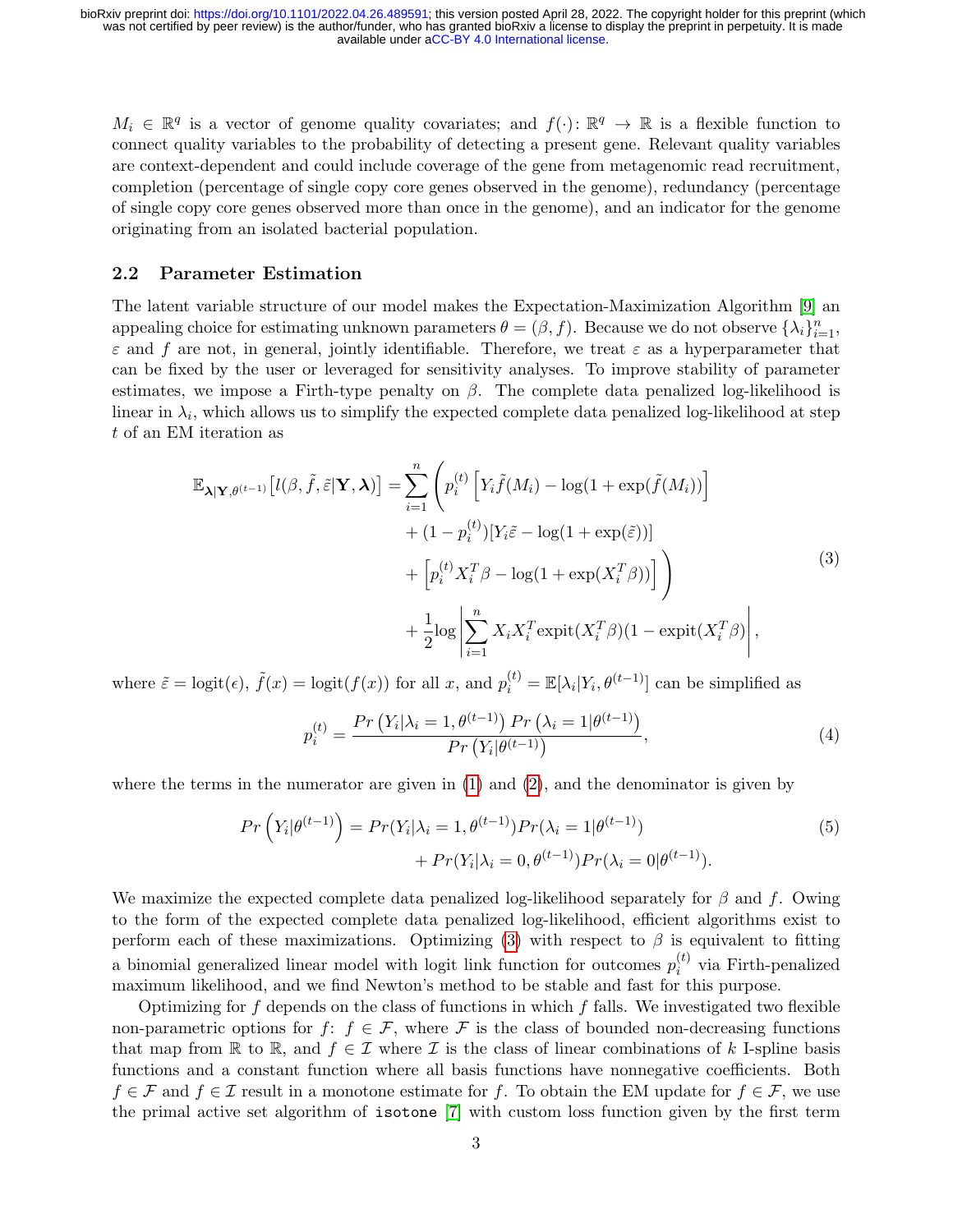in [\(3\)](#page-2-0) plus a penalty term  $-cosh\left(\left(\frac{m}{a}\right)^2\right)$  to prevent  $\tilde{f}$  from growing without bound. We found that setting  $a = 50$  gives a sensible tradeoff between algorithm convergence and numerical stability. To obtain the EM update for  $f \in \mathcal{I}$ , we fit a logistic regression on  $p_i^{(t)}$  with predictors consisting of an I-spline basis with all non-intercept coefficients constrained to be nonnegative. We use the I-spline basis functions implemented in splines2 [\[35\]](#page-12-3). In an analysis where we used short-read subsampling to approximate an empirical f, we found that  $f \in \mathcal{I}$  outperformed  $f \in \mathcal{F}$  (see Section [4.2.2\)](#page-7-0), and for that reason we consider  $f \in \mathcal{I}$  throughout the remainder of this manuscript. We run the estimation algorithm for  $t_{\text{max}}$  steps or until the relative increase in the log-likelihood is below threshold  $\Delta$  for 5 consecutive steps.

## 2.3 Hypothesis Testing

To enable inference on the odds that a gene will be present in groups of genomes that differ in their covariate attributes, we construct a hypothesis test for null hypotheses of the form  $\mathbf{A}\beta = c$ for  $\mathbf{A} \in \mathbb{R}^{h \times p}$  and  $c \in \mathbb{R}^h$  where rank $(\mathbf{A}) = h$ . This allows testing of null hypotheses including  $\beta_k = 0$  (the odds that the gene will be present are equal when comparing groups of genomes that differ in  $X_{\cdot,k}$  but are alike with respect to  $X_{\cdot1}, X_{\cdot2}, \ldots, X_{\cdot,k-1}, X_{\cdot,k+1}, \ldots, X_{\cdot,p}$ . We propose to use a likelihood ratio test for  $\mathbf{A}\beta = c$ , rejecting  $H_0$  at level  $\alpha$  if  $Q_{LRT} = 2[\mathcal{L}(\hat{\theta}) - \mathcal{L}(\hat{\theta}_0)]$  exceeds the upper 100α% quantile of a  $\chi^2_h$  distribution, where  $\hat{\theta}$  is the maximum likelihood estimate of  $\theta$ ;  $\hat{\theta}_0$  is the maximum likelihood estimate of  $\theta$  under the null hypothesis; and  $\mathcal L$  is the log-likelihood function.

## <span id="page-3-0"></span>2.4 Data Analysis: Saccharibacteria MAGs

We consider a publicly-available dataset of  $n = 43$  non-redundant Saccharibacteria (TM7) MAGs recovered from supragingival plaque  $(n = 27)$  and tongue dorsum  $(n = 16)$  samples of seven individuals from [\[28\]](#page-11-5) (see Section [4](#page-7-1) for more information). The wide variation in mean coverage across the MAGs  $(1.07 - 26.35 \times)$  makes this an appealing dataset on which to illustrate our quality variable-adjusting pangenomics method.

We consider methods that allow us to test the null hypothesis that the probability (equivalently, odds) that a gene is present in Saccharibacteria genomes are equal for tongue and plaque-associated genomes. The alternative hypothesis is that the probabilities differ. We compare our proposed method (happi: a Hierarchical Approach to Pangenomics Inference) with three competitors: a logistic regression model for  $Y_i$  with a likelihood ratio test (GLM-LRT); a logistic regression model for  $Y_i$  with a Rao test (GLM-Rao); and Fisher's exact test (Fisher). Note that these latter three methods test hypotheses about the odds that a gene is observed, while our proposed approach tests hypotheses about the odds that a gene is present, but we believe that results can be reasonably compared between these methods. We consider a single quality variable  $M_i$  for our analysis with happi: mean coverage across genome *i*. Our primary comparison is with GLM-Rao, which is the method currently implemented for pangenomics hypothesis testing in anvi'o [\[28\]](#page-11-5). We also note that the results from GLM-Rao and GLM-LRT are highly correlated, especially for larger p-values.

Different methods identified different differentially present genes. Out of 713 COG functions tested, happi identified 171 differentially present genes when controlling false discovery rate at the 5% level; GLM-LRT identified 219 genes; GLM-Rao identified 175 genes; and Fisher identified 146 genes. Our proposed method calculated lower p-values for 20%, 35% and 85% of genera compared to GLM-LRT, GLM-Rao, and Fisher's test. We show results from 6 specific model estimates in Figure [1:](#page-4-0) 3 genes for which happi produced greater p-values than GLM-Rao (upper panels), and 3 genes for which it produced smaller p-values than GLM-Rao (lower panels). In all instances where happi produced greater p-values than GLM-Rao, non-detections generally occurred in genomes with low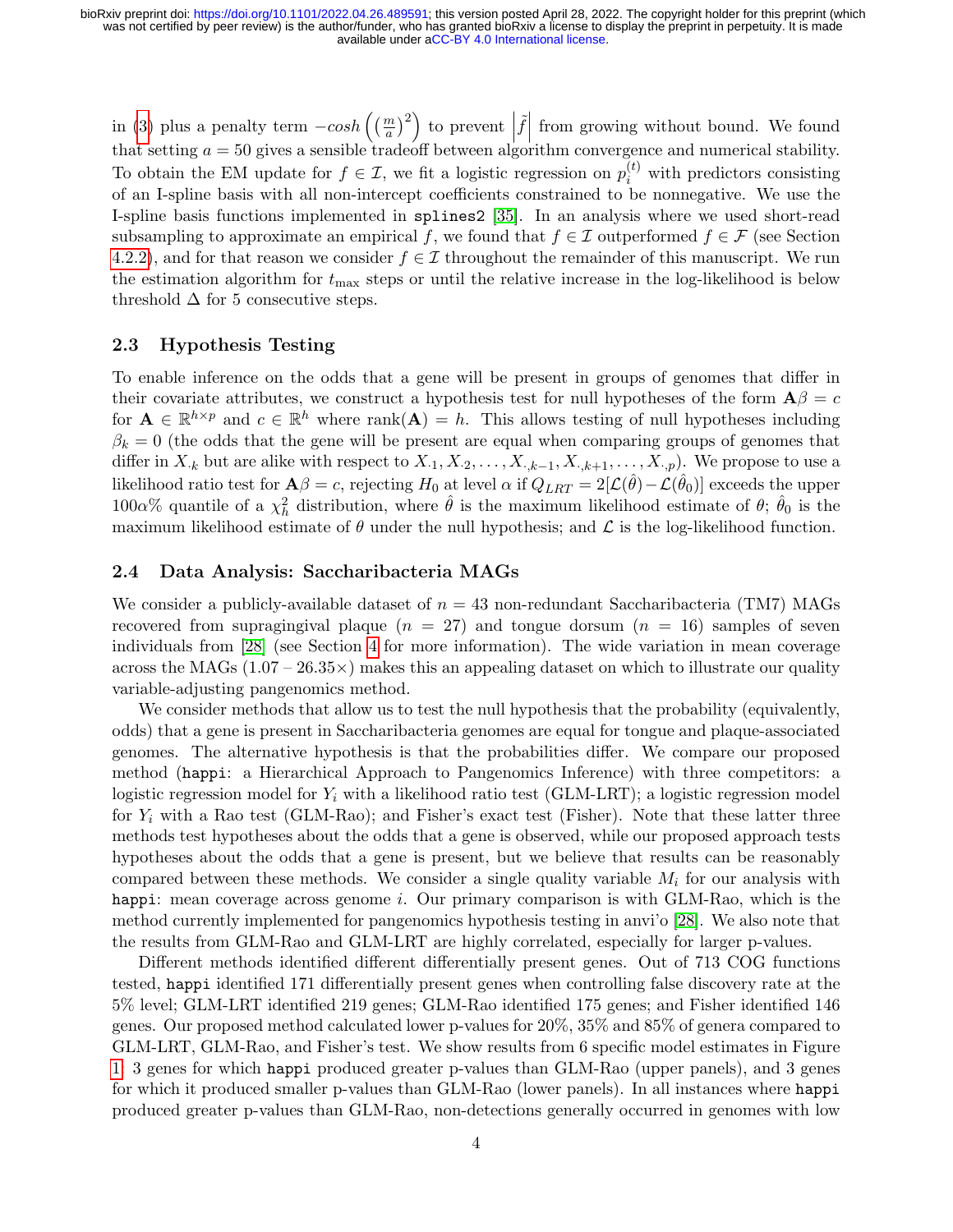mean coverage. GLM-Rao does not account for coverage information, and so unlike happi, it can conflate gene absence with non-detections due to quality. We believe that statements about significance should be moderated when detection patterns can be attributable to quality variables, and therefore that it is reasonable that p-values are larger in these three cases. In contrast, happi produced smaller p-values than GLM-Rao in instances when non-detections occurred for greater coverage MAGs, or broadly across the range of MAG coverage (lower panels). In these instances, differences in detection are less likely to be attributable to quality factors, and it is reasonable that the significance of findings can be strengthened by including data on quality variables.

<span id="page-4-0"></span>

Figure 1: We test the null hypothesis that the probability that a gene is present are equal for tongue and plaque-associated Saccharibacteria genomes. The top 3 panels show genes for which our proposed method resulted in greater p-values than existing methods, and the lower 3 panels shows genes for which our proposed method resulted in smaller p-values than existing methods. Our method reduced p-values when differences in detection cannot be attributed to genome quality factors (here, coverage), and increased p-values in situations when non-detection may be conflated with lower quality genomes. Points have been jittered vertically to separate observations.

#### <span id="page-4-1"></span>2.5 Simulation Study

Finally, we investigate the performance of our approach by evaluating its Type 1 error rate and power. To generate data that most realistically reflects the relationship between coverage and gene detection in shotgun metagenomics studies, we construct  $f(.)$  for use in this simulation by subsampling short-reads from host-associated E. coli genomes ([\[1\]](#page-9-5); see Section [4.2](#page-7-2) and Figure [3\)](#page-8-0). We consider  $q = 1$  and  $q = 2$ , and let  $M_i = 10 + 30 \frac{i-1}{n-1}$ ,  $X_{i1} = 1$ ,  $X_{i2} = \mathcal{N}(\frac{i-1}{n-1})$  $\frac{i-1}{n-1}, \sigma = \sigma_x$  and  $\epsilon = 0$ .  $\sigma_x$  is a parameter that controls the degree of correlation between  $M_i$  and  $X_{i2}$ , with larger values resulting in less correlation between quality variables and the predictor of interest. We simulate data according to the model described in [\(1\)](#page-1-0) and [\(2\)](#page-1-1), with  $\beta = (0,0)^T$  for Type 1 error simulations and  $\beta = (0, \beta_1)^T$  with  $\beta_1 \neq 0$  for power simulations. Note that because  $X_{i1}$  is continuous, a Fisher's exact test cannot be applied in this setting.

The results of Type 1 error rate simulations are shown in Figure [2](#page-5-0) (left panels). We only show results for GLM-Rao because GLM-LRT and GLM-Rao produced highly similar p-values (mean squared difference  $1.3 \times 10^{-5}$ , correlation = 0.99996,  $n_{sim}$  = 3000). Notably, the logistic regression methods are anti-conservative, and do not control Type 1 error rates at nominal levels.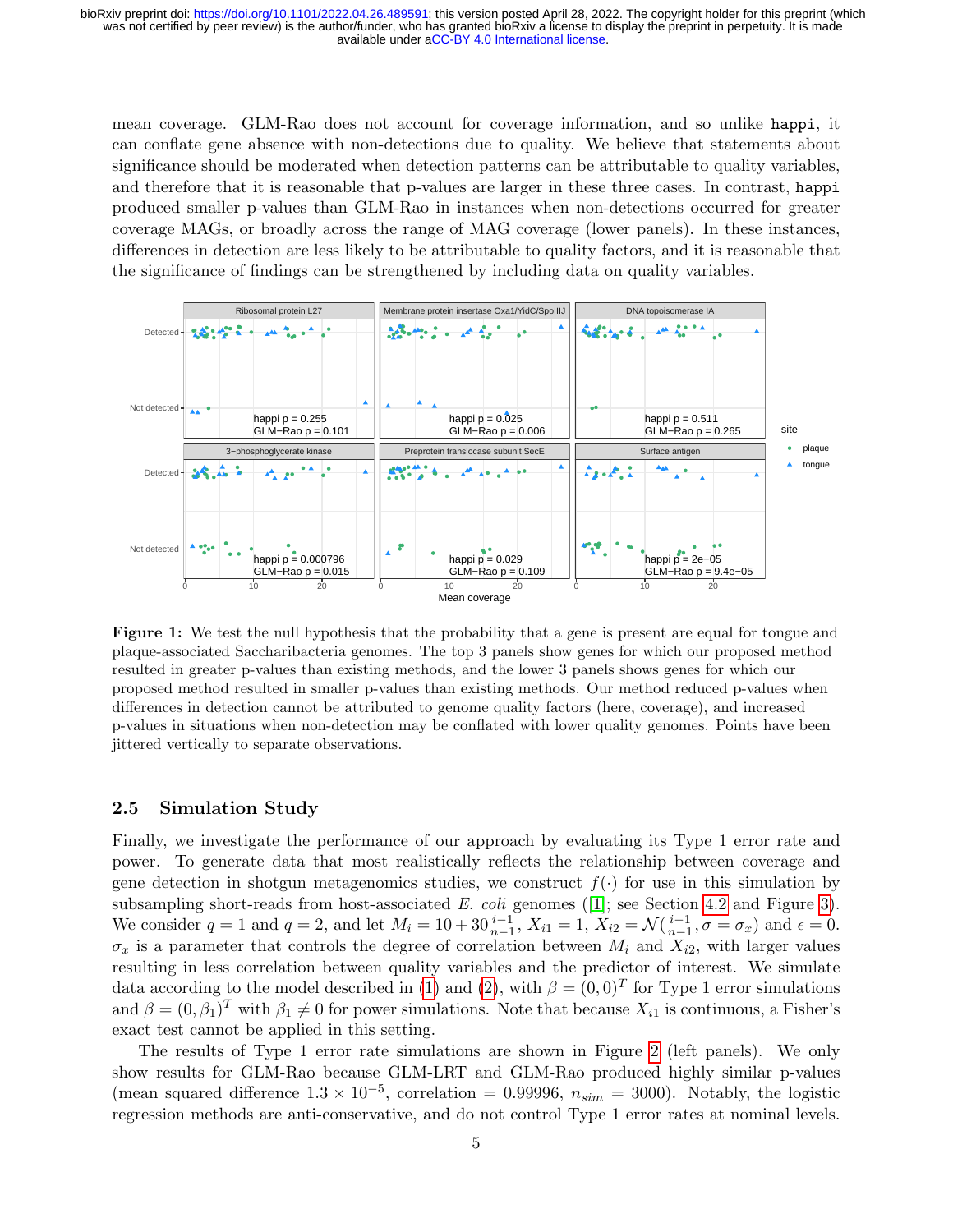<span id="page-5-0"></span>

Figure 2: Simulations can be useful for evaluating the Type 1 and Type 2 error rates of methods for testing statistical hypotheses. (left) We find that logistic regression methods do not control Type 1 error, while happi behaves control Type 1 error at nominal levels. (right) We evaluate the power of happi to reject a false null hypothesis, finding that larger samples have greater power. In situations with greater correlation between quality variables and the covariate if interest, happi exhibits comparatively lower power.

For example, for a 5%-level test, Type 1 error rates for GLM-LRT range from  $8.6\%$  ( $n = 30$  and  $\sigma_x = 0.5$ ; 95% CI: 6.1–11.1%) to 31.6% ( $n = 100$  and  $\sigma_x = 0.25$ ; 95% CI: 27.5–35.7%). Stated differently, under  $H_0$ , GLM-LRT will return p-values that are usually too small, leading to more frequent incorrect conclusions of an association. In contrast, happi does control the Type 1 error rate, behaving near-exactly. We estimate that happi's Type 1 error rates for a 5% test when  $n = 30$ and  $\sigma_x = 0.5$  is 5.2% (95% CI: 3.3–7.2%), and when  $n = 100$  and  $\sigma_x = 0.25$ , happi's empirical Type 1 error rate is 6.0% (95% CI: 3.9–8.1%). Greater correlation between the quality variable (coverage) and the covariate of interest leads to greater anti-conservativeness for logistic regression methods, which incorrectly attribute differences in gene presence to the covariate of interest. However, happi appears to control Type 1 error across the range of  $\sigma_x$  investigated here.

We show the power of happi to correctly reject a null hypothesis at the 5% level in Figure [2](#page-5-0) (right panels). We do not evaluate power for GLM-Rao and GLM-LRT because they have uncontrolled Type 1 error rates, making them invalid tests. We observe that the power of happi to reject a false null hypothesis increases with the effect size and sample size, but decreases with greater correlation between  $M_i$  and  $X_{i1}$ . Stated differently, happi has low power to detect true associations between gene presence and covariates of interest when covariates are correlated with genome quality, though this can be remedied with larger sample sizes.

Taken together, these results show that happi is robust to potential correlation between covariates of interest and genome quality. This is not the case for logistic regression-based methods, which cannot distinguish between differential gene presence due to genome quality and differential gene presence due to associations with covariates. No method will perform well under the alternative with small sample sizes and high correlation (see Figure [2,](#page-5-0) third panel), but happi has some power for large sample sizes and large effect sizes in this setting, and controls Type 1 error at nominal levels regardless of the sample size.

# 3 Discussion

Many tools exist to study associations between microbial genome variation and microbial or host phenotypes [\[4,](#page-9-6) [6,](#page-9-7) [11,](#page-9-8) [18,](#page-10-3) [27\]](#page-11-6). Studies investigating the association between microbial genomes and phenotypes are often referred to as microbial genome-wide association studies (mGWAS) [\[21,](#page-11-7) [25\]](#page-11-8).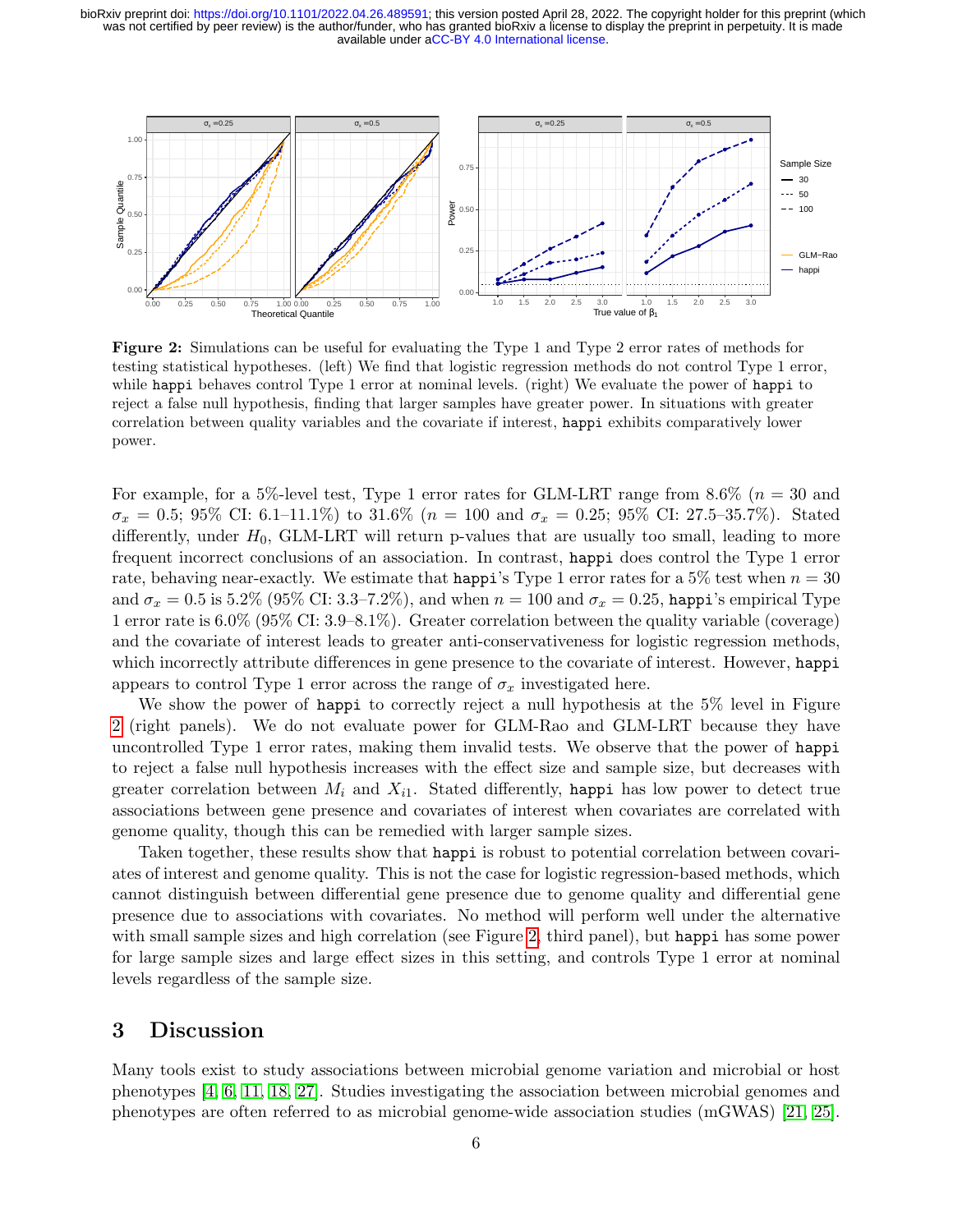Most mGWAS tools have been developed for the analysis of pure microbial isolates, and do not account for differential genome quality in genomes analyzed collectively. mGWAS tools may be better-suited when the hypothesized causal direction is that the presence of genetic features gives rise to a phenotypic characteristic, and not the reverse. In this paper, we propose and validate a novel method (happi) to understand how non-microbial variation (e.g., environmental variation) is associated with microbial genome variation. The implied direction of modeling is reversed in our model compared to mGWAS models: our response variable is gene presence rather than phenotype. This allows interrogation of questions about factors influencing selection pressures on genomes, rather than questions about the impact of the microbiome on phenotypic outcomes.

We view the main advantage of happi as its use of data about genome quality factors. To support the increasing use of shotgun metagenomic data to recover fragmented microbial genomes, researchers need methods that are capable of analyzing incomplete and imperfect genomes. While we are not aware of methods for modeling gene enrichment in MAGs, we offer comparisons to commonly used methods for analyzing near-complete genomes, such as Fisher's exact test (used by PanPhlAn3 [\[2,](#page-9-9) [26\]](#page-11-9) and Scoary [\[4\]](#page-9-6)) and logistic regression (used by anvi'o [\[12,](#page-10-4) [28\]](#page-11-5); see also [\[3\]](#page-9-10)). In situations where differences in gene detection can be attributed to differences in genome quality, happi correctly infers that gene enrichment is ambiguous, and correspondingly identifies associations as less significant compared to competitor methods. However, in situations where genome quality cannot explain gene detection patterns, happi has greater precision than other methods and produces smaller p-values. We show via simulation that the advantages of happi are most pronounced when there is correlation between covariates and quality variables.

Results generated from happi are easily interpretable with reasonable run times on a modern laptop without parallelization, averaging 1.04 seconds per gene over 713 genes in  $n = 43$  samples with  $t_{\text{max}} = 1000$  and  $\Delta = 0.01$  on a 2.6 GHz i7 processor with 16 GB RAM. Since genes are treated independently, this analysis can be trivially parallelized, and furthermore, accuracy in estimation can be traded off for reduced runtime by reducing  $t_{\text{max}}$  or increasing  $\Delta$ .

We suggest several avenues for further research. The first is to study the impact of experimental design on the statistical power of our proposed hypothesis testing procedure. Researchers often have to decide how to allocate budget across number of samples (including replicates and control data) and sequencing depth per sample. While existing guidelines for sequencing depth have focused on taxonomy estimation, MAG reconstruction, and gene detection [\[13,](#page-10-5) [14,](#page-10-6) [22,](#page-11-2) [24,](#page-11-3) [31,](#page-11-10) [37\]](#page-12-2), our proposed modeling approach enables the principled study of the design of shotgun sequencing experiments to maximize power to detect differences in gene presence across sample groups.

Our latent variable model has possible utility for modeling the presence of amplicon sequence variants, and could offer a method for studying patterns of sequence variant presence when shotgun sequencing is infeasible or not preferred. For example, if a sequence variant is observed  $W_i$  times in sample *i*, then it would be reasonable to model  $Y_i = \mathbf{1}_{\{W_i > 0\}}$ . This would permit inference on the equality of the probability that the sequence variant is absent in a sample across sample groups. Notably, by choosing an  $\epsilon > 0$  (e.g., via the use of negative control samples), happi can adjust for the impact of index switching in studies that leverage multiplexing [\[15,](#page-10-7) [17\]](#page-10-8). We leave the application of happi to modeling the presence of amplicon sequence variants to future research.

Collectively, we have shown that happi is accurate and robust, even when genome quality is correlated with gene presence predictors. As the recovery of metagenome-assembled genomes becomes increasingly common, statistical tools that account for errors in recovered genomes become increasingly necessary. By leveraging genome quality metrics, happi provides sensible and interpretable results in an analysis of metagenome-assembled genome data, improves statistical inference under simulation, and can run efficiently on a local machine. Finally, by distributing open-source software in R implementing our proposed estimation and inference methods, we hope that happi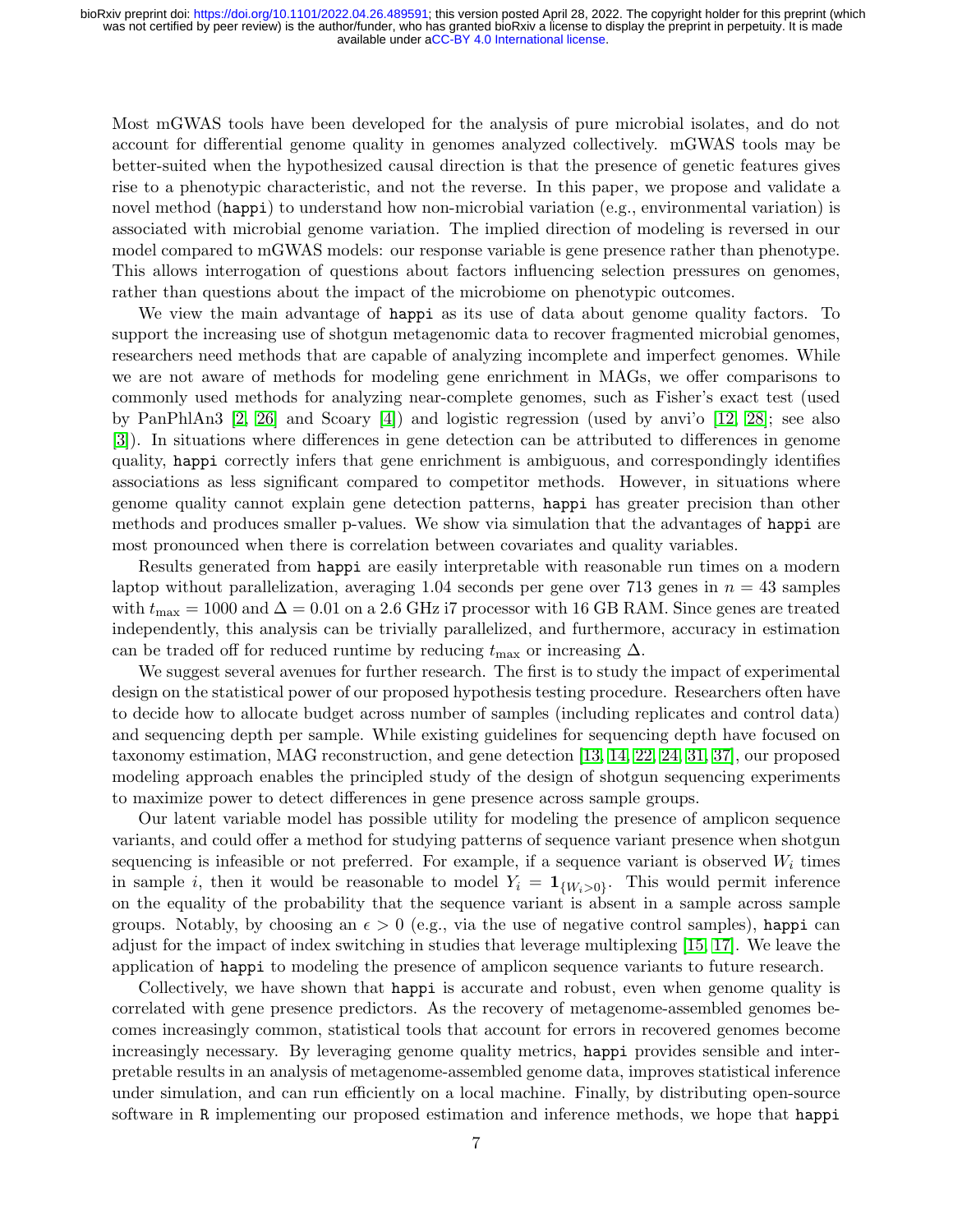can be used widely in a variety of genomics research settings. happi is available as an open-source R package via <https://github.com/statdivlab/happi> under a BSD-3-Clause license.

# <span id="page-7-1"></span>4 Methods

## 4.1 Methods: Saccharibacteria MAGs

The Saccharibacteria MAGs used in [Data Analysis: Saccharibacteria MAGs,](#page-3-0) were taken from publicly available data [\[28\]](#page-11-5). Specifically, data on genome quality metrics (i.e. mean coverage) of these Saccharibacteria MAGs were retrieved from supplementary materials [https://doi.org/10.](https://doi.org/10.6084/m9.figshare.11634321) [6084/m9.figshare.11634321](https://doi.org/10.6084/m9.figshare.11634321) and information on the presence or absence of COG functions in each MAG was extracted from the Saccharibacteria pangenome contigs databases and profiles located at <https://doi.org/10.6084/m9.figshare.12217811>. Functional annotation of the genes was performed using NCBI's Clusters of Orthologous Groups (COG) database [\[32\]](#page-12-4). Further details on sampling, assembly, binning, and refinement can be found in [\[28\]](#page-11-5). In our data analysis, we specified  $t_{\text{max}} = 1000, \Delta = 0.01$  and  $\epsilon = 0$ . We set  $\epsilon = 0$  because these MAGs had undergone careful manual refinement to remove contamination from other genomes. We suggest the use of  $\epsilon > 0$  when binning is performed automatically and without additional manual refinement.

## <span id="page-7-2"></span>4.2 Methods: simulation studies

### 4.2.1 Subsampling study of E. coli isolate DRR102664

To investigate the probability of detecting a gene that it is truly present  $(Pr(Y_i = 1 | \lambda_i = 1, M_i =$ m)), we conducted a subsampling simulation study of an E. coli isolate genome taken from [\[1\]](#page-9-5). We selected E. coli isolate DRR102664 to perform our subsampling simulation and the eaeA gene (K12790) as our target gene of interest. In enteropathogenic Escherichia coli, the eaeA gene produces a 94-kDa outer membrane protein called intimin which has been shown to be necessary to produce the attaching-and-effacing lesion. For our subsampling study, we subsampled paired sequences 50 times from the DRR102664 genome at approximate coverages  $m = (2 \times, 3 \times, ..., 24 \times, 25 \times)$ . Coverages were estimated using the calculation  $\frac{\text{read count} \times \text{read length}}{\text{genome length}}$ . We annotated and identified the eaeA gene in each set of subsampled sequences and calculated the empirical probability of detection as the fraction of samples of coverage  $m$  that detected eaeA. The results of our subsampling investigation of the impact of coverage on the probability of detection given presence are shown in Figure [3.](#page-8-0)

### <span id="page-7-0"></span>4.2.2 Evaluating estimators for f

Many different choices of functions  $f$  could be used to connect the probability of detecting a present gene to quality variables  $M_i$ . We evaluated two options under simulation:  $f(M_i) \in \mathcal{F}$  for  $\mathcal{F}$  the class of bounded non-decreasing functions and  $f(M_i) \in \mathcal{I}$  for  $\mathcal{I}$  the class of bounded non-decreasing functions. As in [Simulation Study,](#page-4-1) we set  $M_i = 10 + 30 \frac{i-1}{n-1}$ ,  $X_{i1} = 1$ ,  $X_{i2} = \mathcal{N}(\frac{i-1}{n-1})$  $\frac{i-1}{n-1}, \sigma = \sigma_x$ ),  $\beta_0 = 0$  and  $\epsilon = 0$ . The true  $f(\cdot)$  in this simulation is a generalized additive model with binomial link function [\[36\]](#page-12-5) fit to the observations shown in Figure [3.](#page-8-0) This was done to select a true detection curve that well-reflects empirical probabilities of detecting a gene at a given coverage, such as gene eaeA in E. coli isolate genome DRR102664. We evaluated all estimators via mean squared error and median squared error for estimating  $\beta_1$ . We investigated all combinations of  $n \in \{30, 50, 100\}$ ,  $\beta_1 \in \{0.5, 1, 2\}$  and  $\sigma_x \in \{0.25, 0.5\}$ , and performed 250 draws for each combination. For 17 out of 18 combinations of n,  $\beta_1$  and  $\sigma_x$ , we found that  $f \in \mathcal{I}$  outperformed  $f \in \mathcal{F}$  with respect to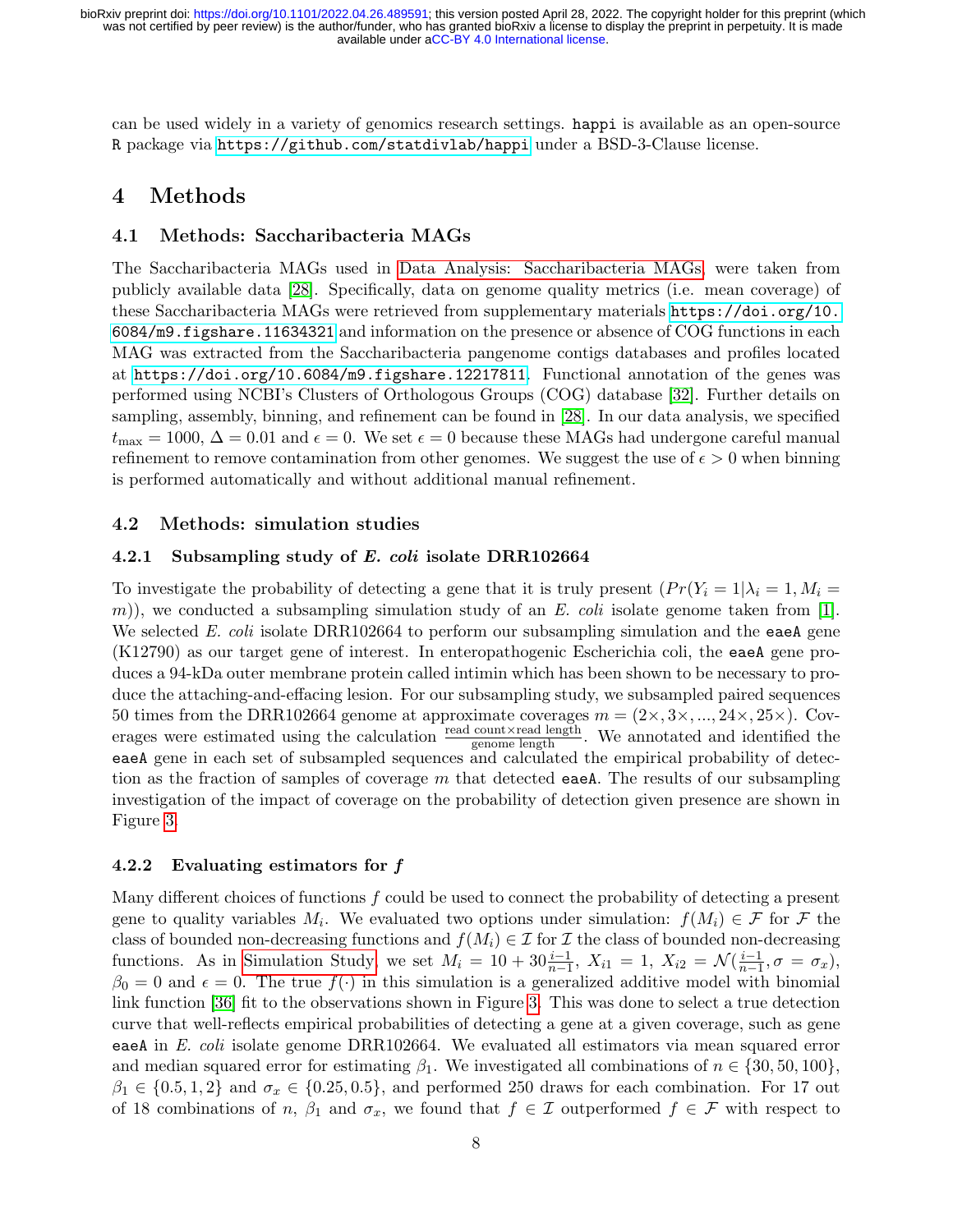<span id="page-8-0"></span>

Figure 3: We subsampled reads from a publicly available E. coli isolate genome to understand the impact of coverage on the probability of detecting a gene, finding that the probability of detection increases with coverage. We use a nonparametric smoother to interpolate this curve and use it as the true function  $f$  in our simulations.

median squared error, with an average reduction in median squared error of 54%. For 18 out of 18 combinations,  $f \in \mathcal{I}$  outperformed  $f \in \mathcal{F}$  with respect to mean squared error, with an average reduction of 51%. For this reason, we chose to set  $f \in \mathcal{I}$  as the default option happi, and used this class of functions for both our data analyses and error rate simulations.

## 4.2.3 Type 1 error and power simulations

For the Type 1 error rate and power simulations shown in Section [2.5,](#page-4-1) we performed 500 simulations for each combination of  $\sigma_x$ ,  $\beta_1$  and n. We set a minimum of 16 EM iterations,  $t_{\text{max}} = 50$  and  $\Delta = 0.1$ for both the null and alternative models.

# Acknowledgements

The authors would like to thank Taylor Reiter and members of the StatDivLab for expert advice and constructive suggestions.

# Funding

This work was supported in part by the National Institute of General Medical Sciences (R35 GM133420); and the National Institute of Environmental Health Sciences (T32ES015459).

# Availability of data and materials

happi is available as an open-source R package at <https://github.com/statdivlab/happi>. The data supporting the conclusions of this article along with code for reproducing our results are made available at [https://github.com/statdivlab/happi\\_supplementary](https://github.com/statdivlab/happi_supplementary).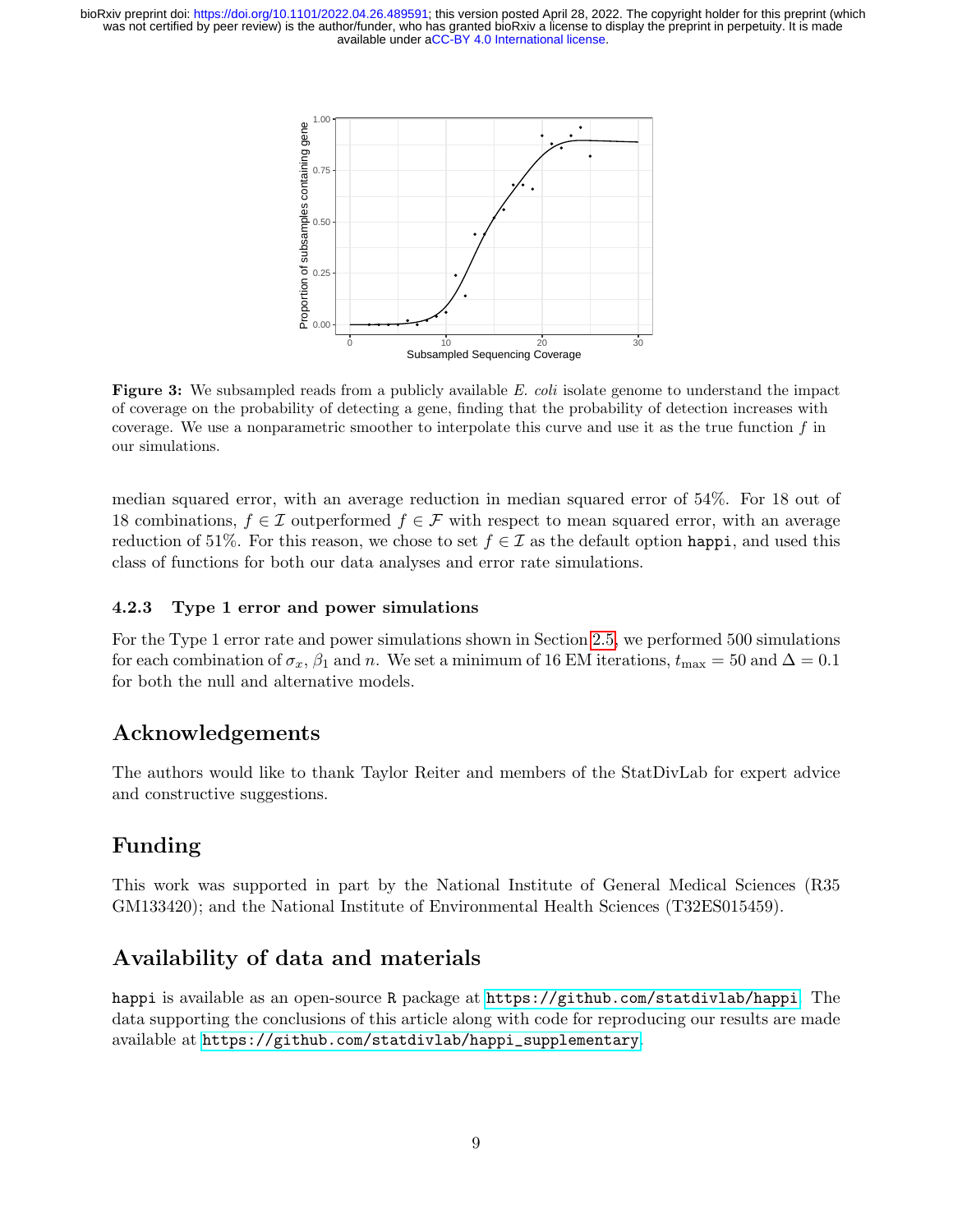# References

- <span id="page-9-5"></span>[1] Y. Arimizu, Y. Kirino, M. P. Sato, K. Uno, T. Sato, Y. Gotoh, F. Auvray, H. Brugere, E. Oswald, J. G. Mainil, K. S. Anklam, D. Döpfer, S. Yoshino, T. Ooka, Y. Tanizawa, Y. Nakamura, A. Iguchi, T. Morita-Ishihara, M. Ohnishi, K. Akashi, T. Hayashi, and Y. Ogura. Large-scale genome analysis of bovine commensal Escherichia coli reveals that bovine-adapted E. Coli lineages are serving as evolutionary sources of the emergence of human intestinal pathogenic strains. Genome Research, 29(9):1495–1505, 2019. doi: 10.1101/gr.249268.119.
- <span id="page-9-9"></span>[2] F. Beghini, L. J. McIver, A. Blanco-Míguez, L. Dubois, F. Asnicar, S. Maharjan, A. Mailyan, P. Manghi, M. Scholz, A. M. Thomas, M. Valles-Colomer, G. Weingart, Y. Zhang, M. Zolfo, C. Huttenhower, E. A. Franzosa, and N. Segata. Integrating taxonomic, functional, and strainlevel profiling of diverse microbial communities with biobakery 3.  $eLife$ , 10:1–42, 2021. doi: 10.7554/eLife.65088.
- <span id="page-9-10"></span>[3] R. A. Blaustein, A. G. McFarland, S. Ben Maamar, A. Lopez, S. Castro-Wallace, and E. M. Hartmann. Pangenomic Approach To Understanding Microbial Adaptations within a Model Built Environment, the International Space Station, Relative to Human Hosts and Soil.  $mSys$ tems, 4(1):1–16, 2019. doi: 10.1128/msystems.00281-18.
- <span id="page-9-6"></span>[4] O. Brynildsrud, J. Bohlin, L. Scheffer, and V. Eldholm. Rapid scoring of genes in microbial pan-genome-wide association studies with Scoary. Genome Biology, 17(1):1–9, 2016. doi: 10.1186/s13059-016-1108-8.
- <span id="page-9-2"></span>[5] L. X. Chen, K. Anantharaman, A. Shaiber, A. Murat Eren, and J. F. Banfield. Accurate and complete genomes from metagenomes. Genome Research, 30(3):315–333, 2020. doi: 10.1101/ gr.258640.119.
- <span id="page-9-7"></span>[6] C. Collins and X. Didelot. A phylogenetic method to perform genome-wide association studies in microbes that accounts for population structure and recombination. PLOS Computational  $Biology, 14(2):1-21, 02 2018.$  doi:  $10.1371/journal.pcbi.1005958. \text{ URL `https://doi.org/10.1005958.}`$  $10.1371/journal.pcbi.1005958. \text{ URL `https://doi.org/10.1005958.}`$  $10.1371/journal.pcbi.1005958. \text{ URL `https://doi.org/10.1005958.}`$ [1371/journal.pcbi.1005958](https://doi.org/10.1371/journal.pcbi.1005958).
- <span id="page-9-4"></span>[7] J. de Leeuw, K. Hornik, and P. Mair. Isotone optimization in R: Pool-adjacent-violators algorithm (pava) and active set methods. Journal of Statistical Software, 32(5):1–24, 2009. URL <http://www.jstatsoft.org/v32/i05/>.
- <span id="page-9-0"></span>[8] T. O. Delmont and A. M. Eren. Linking pangenomes and metagenomes: the prochlorococcus metapangenome. PeerJ, 6:e4320–e4320, 01 2018. doi: 10.7717/peerj.4320. URL [https:](https://pubmed.ncbi.nlm.nih.gov/29423345) [//pubmed.ncbi.nlm.nih.gov/29423345](https://pubmed.ncbi.nlm.nih.gov/29423345).
- <span id="page-9-3"></span>[9] A. P. Dempster, N. M. Laird, and D. B. Rubin. Maximum Likelihood from Incomplete Data Via the EM Algorithm. Journal of the Royal Statistical Society: Series B (Methodological), 39  $(1):1-22$ , 1977. doi: 10.1111/j.2517-6161.1977.tb01600.x.
- <span id="page-9-1"></span>[10] C. M. Duarte, D. K. Ngugi, I. Alam, J. Pearman, A. Kamau, V. M. Eguiluz, T. Gojobori, S. G. Acinas, J. M. Gasol, V. Bajic, and X. Irigoien. Sequencing effort dictates gene discovery in marine microbial metagenomes. Environmental Microbiology, 00:1–15, 2020. doi: 10.1111/ 1462-2920.15182.
- <span id="page-9-8"></span>[11] S. G. Earle, C. H. Wu, J. Charlesworth, N. Stoesser, N. C. Gordon, T. M. Walker, C. C. Spencer, Z. Iqbal, D. A. Clifton, K. L. Hopkins, N. Woodford, E. G. Smith, N. Ismail, M. J.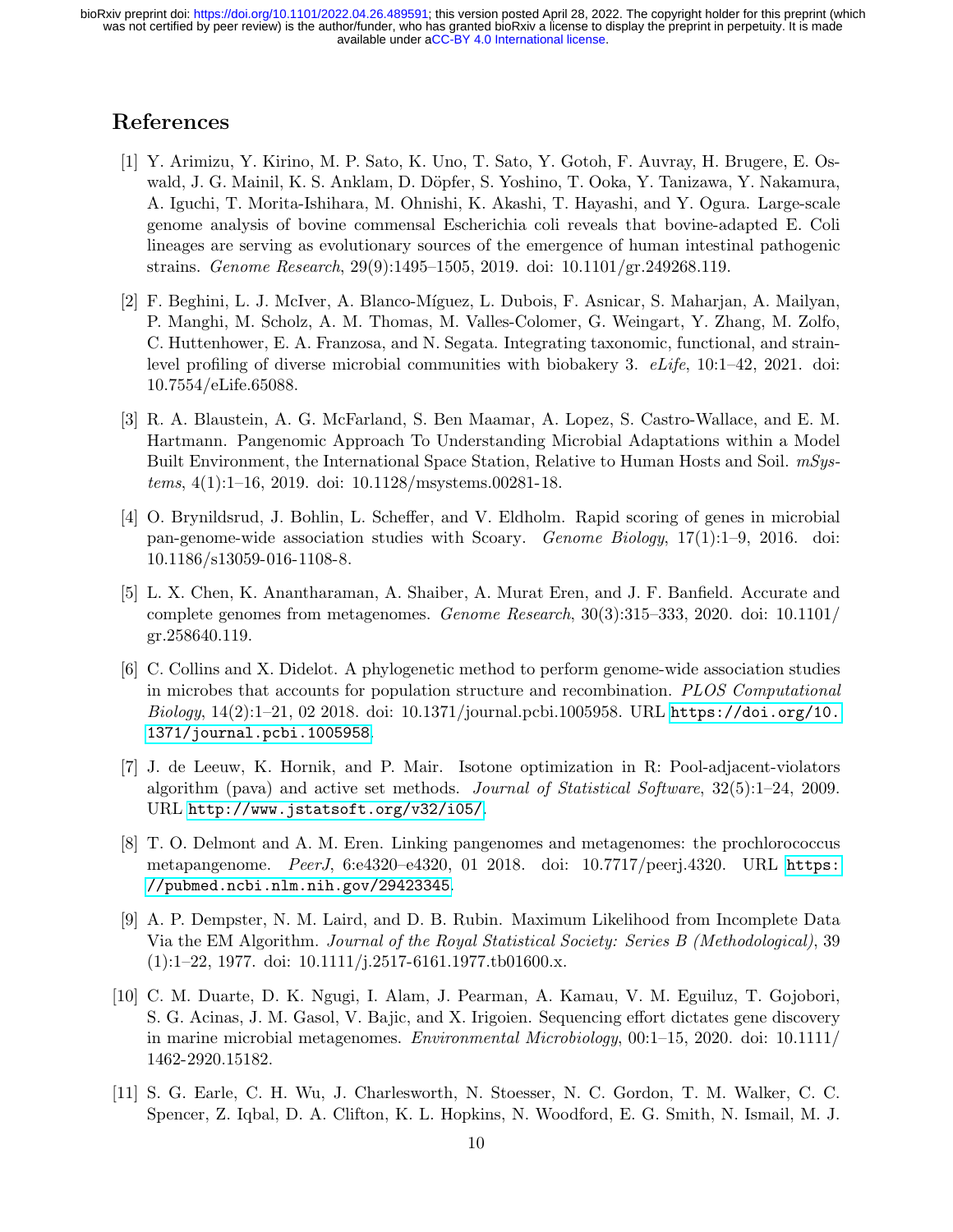Llewelyn, T. E. Peto, D. W. Crook, G. McVean, A. S. Walker, and D. J. Wilson. Identifying lineage effects when controlling for population structure improves power in bacterial association studies. Nature Microbiology, 1(5):1–8, 2016. doi: 10.1038/nmicrobiol.2016.41.

- <span id="page-10-4"></span>[12] A. M. Eren, O. C. Esen, C. Quince, J. H. Vineis, H. G. Morrison, M. L. Sogin, and T. O. ¨ Delmont. Anvi'o: an advanced analysis and visualization platform for 'omics data. PeerJ, 3: e1319, 2015. doi: 10.7717/peerj.1319.
- <span id="page-10-5"></span>[13] H. S. Gweon, L. P. Shaw, J. Swann, N. De Maio, M. Abuoun, R. Niehus, A. T. M. Hubbard, M. J. Bowes, M. J. Bailey, T. E. A. Peto, S. J. Hoosdally, A. S. Walker, R. P. Sebra, D. W. Crook, M. F. Anjum, D. S. Read, N. Stoesser, M. Abuoun, M. Anjum, M. J. Bailey, L. Barker, H. Brett, M. J. Bowes, K. Chau, D. W. Crook, N. De Maio, D. Gilson, H. S. Gweon, A. T. M. Hubbard, S. Hoosdally, J. Kavanagh, H. Jones, D. S. Read, R. Sebra, L. P. Shaw, A. E. Sheppard, R. Smith, E. Stubberfield, J. Swann, A. S. Walker, and N. Woodford. The impact of sequencing depth on the inferred taxonomic composition and AMR gene content of metagenomic samples. Environmental Microbiomes, 14(1):1–15, 2019. doi: 10.1186/s40793-019-0347-1.
- <span id="page-10-6"></span>[14] B. Hillmann, G. A. Al-Ghalith, R. R. Shields-Cutler, Q. Zhu, D. M. Gohl, K. B. Beckman, R. Knight, D. Knights, and J. F. Rawls. Evaluating the information content of shallow shotgun metagenomics. mSystems, 3(6):e00069–18, 2018. doi: 10.1128/mSystems.00069-18. URL <https://journals.asm.org/doi/abs/10.1128/mSystems.00069-18>.
- <span id="page-10-7"></span>[15] Illumina. Effects of index misassignment on multiplexing and downstream analysis. Technical Report 770-2017-004-D, 2018. URL [https://www.illumina.](https://www.illumina.com/content/dam/illumina-marketing/documents/products/whitepapers/index-hopping-white-paper-770-2017-004.pdf) [com/content/dam/illumina-marketing/documents/products/whitepapers/](https://www.illumina.com/content/dam/illumina-marketing/documents/products/whitepapers/index-hopping-white-paper-770-2017-004.pdf) [index-hopping-white-paper-770-2017-004.pdf](https://www.illumina.com/content/dam/illumina-marketing/documents/products/whitepapers/index-hopping-white-paper-770-2017-004.pdf).
- <span id="page-10-0"></span>[16] F. Imperi, L. C. Antunes, J. Blom, L. Villa, M. Iacono, P. Visca, and A. Carattoli. The genomics of Acinetobacter baumannii: Insights into genome plasticity, antimicrobial resistance and pathogenicity. IUBMB Life, 63(12):1068–1074, 2011. doi: 10.1002/iub.531.
- <span id="page-10-8"></span>[17] A. J. Larsson, G. Stanley, R. Sinha, I. L. Weissman, and R. Sandberg. Computational correction of index switching in multiplexed sequencing libraries. Nature Methods, 15(5):305–307, 2018. doi: 10.1038/nmeth.4666.
- <span id="page-10-3"></span>[18] J. A. Lees, M. Vehkala, N. Välimäki, S. R. Harris, C. Chewapreecha, N. J. Croucher, P. Marttinen, M. R. Davies, A. C. Steer, S. Y. C. Tong, A. Honkela, J. Parkhill, S. D. Bentley, and J. Corander. Sequence element enrichment analysis to determine the genetic basis of bacterial phenotypes. Nature Communications, 7(1):12797, 2016. doi: 10.1038/ncomms12797. URL <https://doi.org/10.1038/ncomms12797>.
- <span id="page-10-1"></span>[19] M. J. Pallen and B. W. Wren. Bacterial pathogenomics. Nature, 449(7164):835–842, 2007. doi: 10.1038/nature06248.
- <span id="page-10-2"></span>[20] E. Pasolli, F. Asnicar, S. Manara, M. Zolfo, N. Karcher, F. Armanini, F. Beghini, P. Manghi, A. Tett, P. Ghensi, M. C. Collado, B. L. Rice, C. DuLong, X. C. Morgan, C. D. Golden, C. Quince, C. Huttenhower, and N. Segata. Extensive Unexplored Human Microbiome Diversity Revealed by Over 150,000 Genomes from Metagenomes Spanning Age, Geography, and Lifestyle. Cell, 176(3):649—-662.e20, 2019. doi: 10.1016/j.cell.2019.01.001. URL <https://doi.org/10.1016/j.cell.2019.01.001>.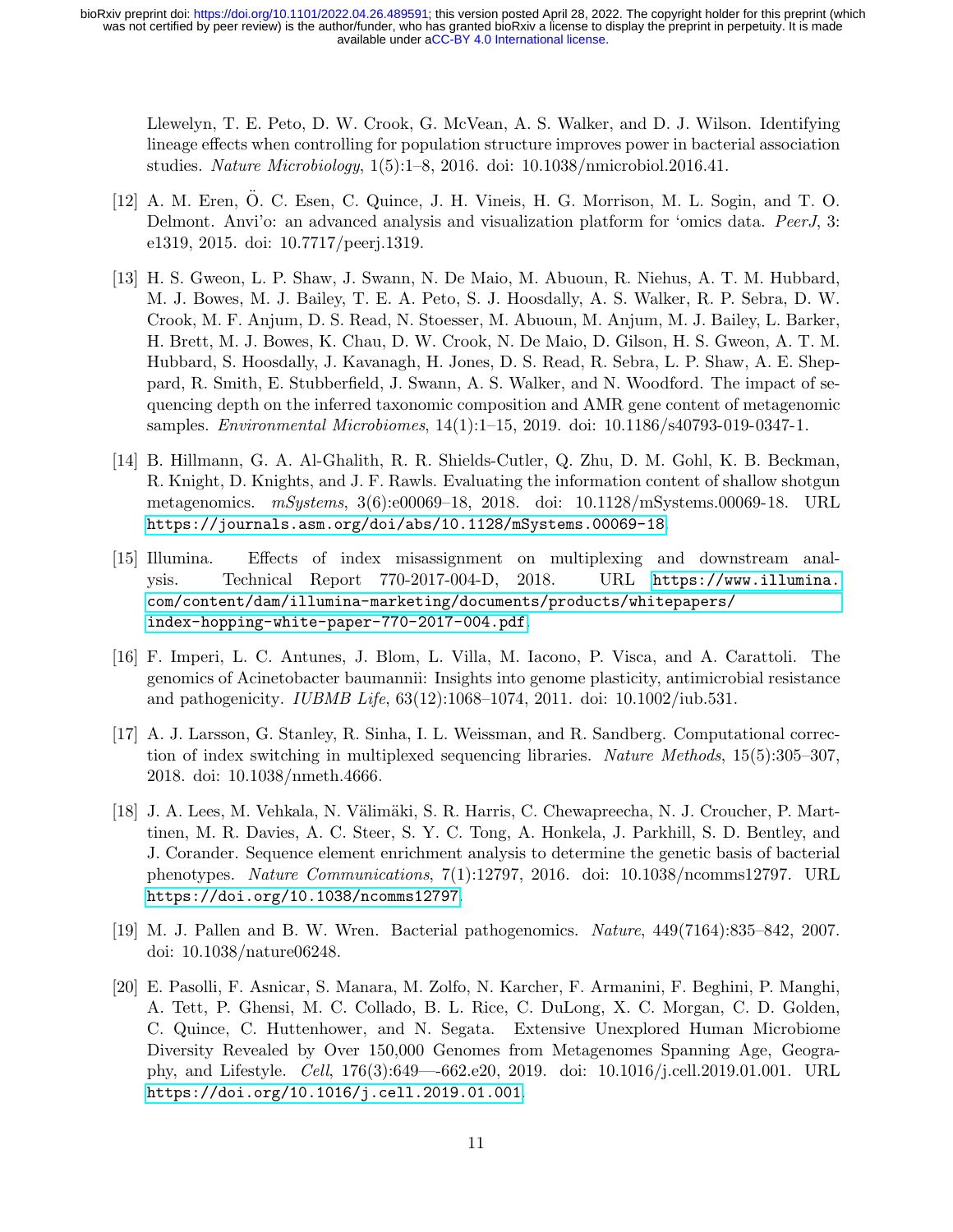- <span id="page-11-7"></span>[21] R. A. Power, J. Parkhill, and T. de Oliveira. Microbial genome-wide association studies: lessons from human gwas. Nature Reviews Genetics, 18(1):41–50, 2017. doi: 10.1038/nrg.2016.132. URL <https://doi.org/10.1038/nrg.2016.132>.
- <span id="page-11-2"></span>[22] C. Quince, A. W. Walker, J. T. Simpson, N. J. Loman, and N. Segata. Shotgun metagenomics, from sampling to analysis. Nature Biotechnology, 35(9):833–844, 2017. doi: 10.1038/nbt.3935. URL <https://doi.org/10.1038/nbt.3935>.
- <span id="page-11-0"></span>[23] L. Rouli, V. Merhej, P. E. Fournier, and D. Raoult. The bacterial pangenome as a new tool for analysing pathogenic bacteria. New Microbes and New Infections, 7:72–85, 2015. doi: 10.1016/j.nmni.2015.06.005. URL <http://dx.doi.org/10.1016/j.nmni.2015.06.005>.
- <span id="page-11-3"></span>[24] T. M. Royalty, A. D. Steen, and J. K. Jansson. Theoretical and simulation-based investigation of the relationship between sequencing effort, microbial community richness, and diversity in binning metagenome-assembled genomes.  $mSystems$ ,  $4(5):e00384-19$ , 2019. doi: 10. 1128/mSystems.00384-19. URL [https://journals.asm.org/doi/abs/10.1128/mSystems.](https://journals.asm.org/doi/abs/10.1128/mSystems.00384-19) [00384-19](https://journals.asm.org/doi/abs/10.1128/mSystems.00384-19).
- <span id="page-11-8"></span>[25] J. E. San, S. Baichoo, A. Kanzi, Y. Moosa, R. Lessells, V. Fonseca, J. Mogaka, R. Power, and T. de Oliveira. Current affairs of microbial genome-wide association studies: Approaches, bottlenecks and analytical pitfalls. Frontiers in Microbiology, 10, 2020. doi: 10.3389/fmicb. 2019.03119. URL <https://www.frontiersin.org/article/10.3389/fmicb.2019.03119>.
- <span id="page-11-9"></span>[26] M. Scholz, D. V. Ward, E. Pasolli, T. Tolio, M. Zolfo, F. Asnicar, D. T. Truong, A. Tett, A. L. Morrow, and N. Segata. Strain-level microbial epidemiology and population genomics from shotgun metagenomics. Nature Methods, 13(5):435–438, 2016. doi: 10.1038/nmeth.3802. URL <https://doi.org/10.1038/nmeth.3802>.
- <span id="page-11-6"></span>[27] C. E. Sexton, H. Z. Smith, P. D. Newell, A. E. Douglas, and J. M. Chaston. MAGNAMWAR: an R package for genome-wide association studies of bacterial orthologs. Bioinformatics, 34 (11):1951–1952, 01 2018. doi: 10.1093/bioinformatics/bty001. URL [https://doi.org/10.](https://doi.org/10.1093/bioinformatics/bty001) [1093/bioinformatics/bty001](https://doi.org/10.1093/bioinformatics/bty001).
- <span id="page-11-5"></span>[28] A. Shaiber, A. D. Willis, T. O. Delmont, S. Roux, L.-X. Chen, A. C. Schmid, M. Yousef, A. R. Watson, K. Lolans, O. C. Esen, S. T. M. Lee, N. Downey, H. G. Morrison, F. E. Dewhirst, J. L. Mark Welch, and A. M. Eren. Functional and genetic markers of niche partitioning among enigmatic members of the human oral microbiome. Genome Biology, 21(1):292, 2020. doi: 10.1186/s13059-020-02195-w. URL <https://doi.org/10.1186/s13059-020-02195-w>.
- <span id="page-11-4"></span>[29] T. J. Sharpton. An introduction to the analysis of shotgun metagenomic data. Frontiers in Plant Science, 5, 2014. doi: 10.3389/fpls.2014.00209. URL [https://www.frontiersin.org/](https://www.frontiersin.org/article/10.3389/fpls.2014.00209) [article/10.3389/fpls.2014.00209](https://www.frontiersin.org/article/10.3389/fpls.2014.00209).
- <span id="page-11-1"></span>[30] R. M. Sherman and S. L. Salzberg. Pan-genomics in the human genome era. Nature Reviews Genetics, 21(4):243–254, 2020. doi: 10.1038/s41576-020-0210-7. URL [http://dx.doi.org/](http://dx.doi.org/10.1038/s41576-020-0210-7) [10.1038/s41576-020-0210-7](http://dx.doi.org/10.1038/s41576-020-0210-7).
- <span id="page-11-10"></span>[31] D. Sims, I. Sudbery, N. E. Ilott, A. Heger, and C. P. Ponting. Sequencing depth and coverage: key considerations in genomic analyses. Nature Reviews Genetics, 15(2):121–132, 2014. doi: 10.1038/nrg3642. URL <https://doi.org/10.1038/nrg3642>.